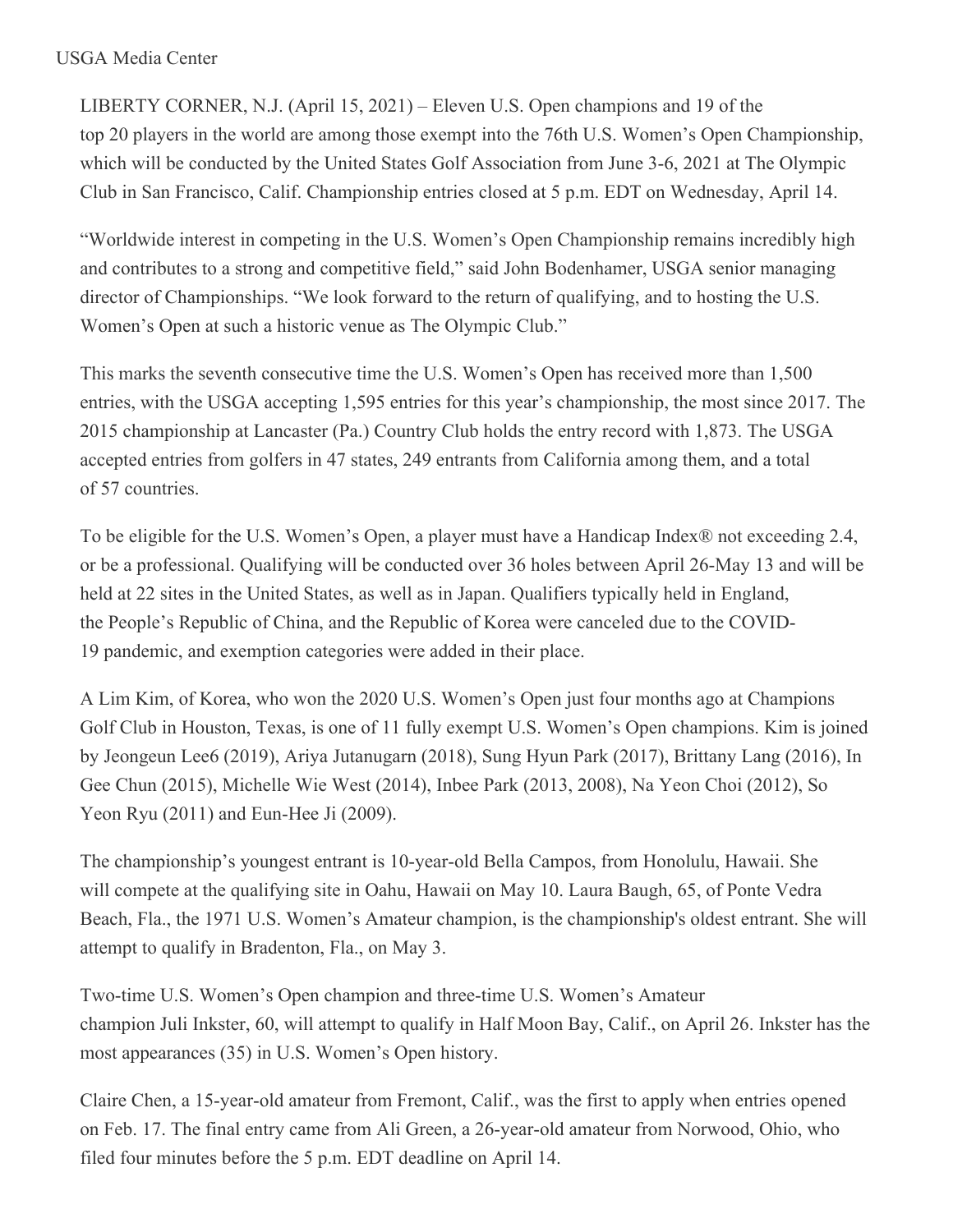Players still have several opportunities to gain a full exemption into the U.S. Women's Open. The winner of any LPGA co-sponsored event prior to the start of the U.S. Women's Open, including this week's Lotte Championship in Oahu, Hawaii, will earn an exemption into the championship field. Additionally, any player in the top 75 point leaders and ties from the Rolex Rankings as of May 17 who is not already exempt will be added to the field, as well as top finishers from the Ladies European Tour Investec South African Women's Open.

The following 74 golfers are fully exempt into the 2021 U.S. Women's Open (as of April 15; (a) indicates amateur):

| Marina Alex              | Da Yeon Lee            |
|--------------------------|------------------------|
| <b>Brittany Altomare</b> | Minjee Lee             |
| Celine Boutier           | Mirim Lee              |
| Ashleigh Buhai           | Mi Hyang Lee           |
| Na Yeon Choi             | Jeongeun Lee6          |
| Hyejin Choi              | <b>Stacy Lewis</b>     |
| In Gee Chun              | Pernilla Lindberg      |
| Carlota Ciganda          | Yu Liu                 |
| <b>Austin Ernst</b>      | Gaby Lopez             |
| Jodi Ewart Shadoff       | Nanna Madsen           |
| <b>Ally Ewing</b>        | <b>Caroline Masson</b> |
| Shanshan Feng            | Yealimi Noh            |
| Kristen Gillman          | Anna Nordqvist         |
| Hannah Green             | Amy Olson              |
| Georgia Hall             | Kaitlyn Papp (a)       |
| Nasa Hataoka             | Sung Hyun Park         |
|                          |                        |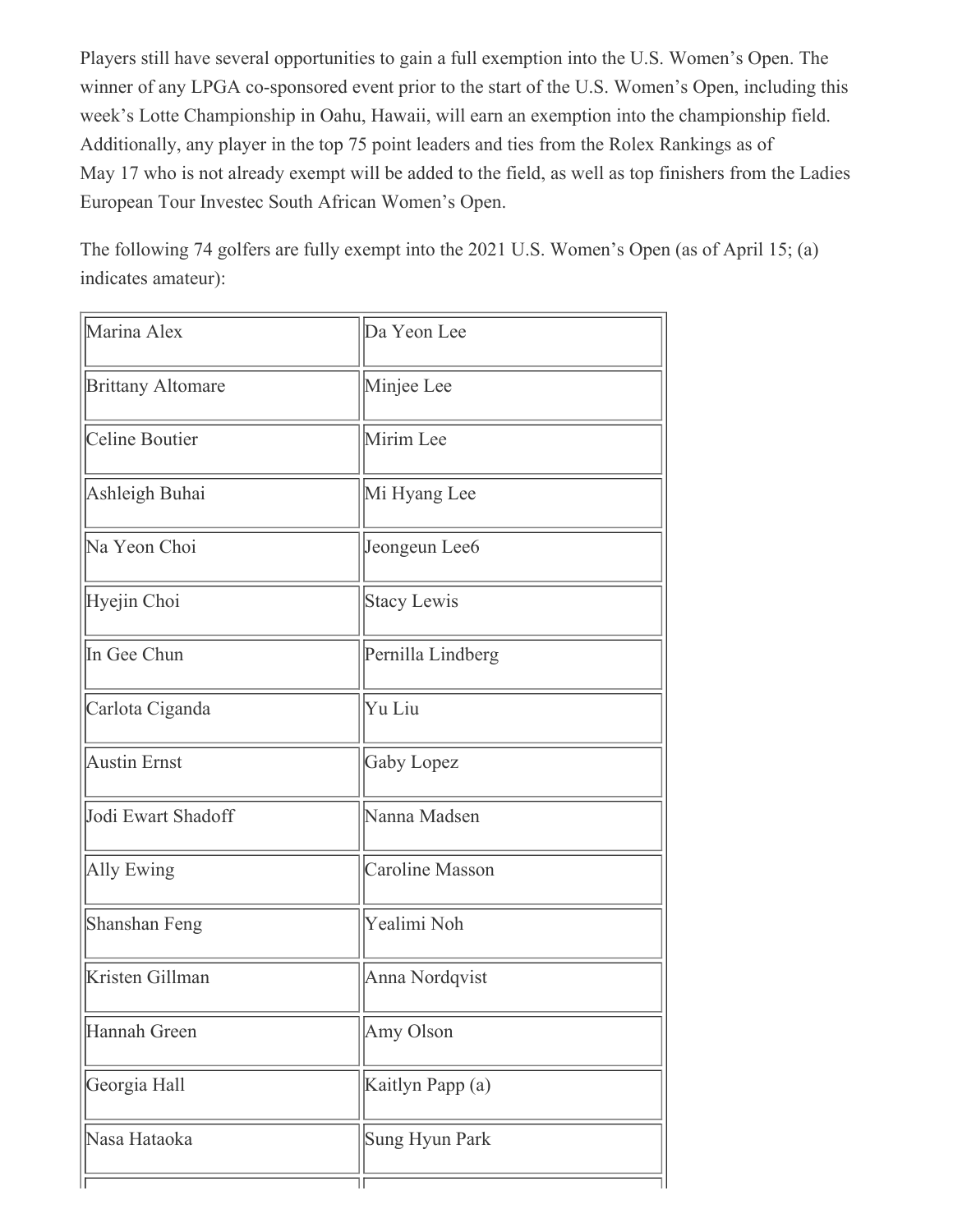| <b>Brooke Henderson</b> | Inbee Park                     |
|-------------------------|--------------------------------|
| Charley Hull            | Heeyoung Park                  |
| Mijung Hur              | <b>Emily Kristine Pedersen</b> |
| Eun-Hee Ji              | Sophia Popov                   |
| Ariya Jutanugarn        | Melissa Reid                   |
| Moriya Jutanugarn       | So Yeon Ryu                    |
| Tsubasa Kajitani (a)    | Hae Ran Ryu                    |
| Danielle Kang           | Madelene Sagstrom              |
| Megan Khang             | Lizette Salas                  |
| A Lim Kim               | Yuka Saso                      |
| In-Kyung Kim            | Hinako Shibuno                 |
| Sei Young Kim           | Jennifer Song                  |
| Hyo Joo Kim             | Angela Stanford                |
| Cheyenne Knight         | Jasmine Suwannapura            |
| Jin Young Ko            | Patty Tavatanakit              |
| Lydia Ko                | Lexi Thompson                  |
| Jessica Korda           | Michelle Wie West              |
| Nelly Korda             | Amy Yang                       |
| Aline Krauter (a)       | Ruoning Yin                    |
| Jennifer Kupcho         | Angel Yin                      |
| <b>Brittany Lang</b>    | Rose Zhang (a)                 |